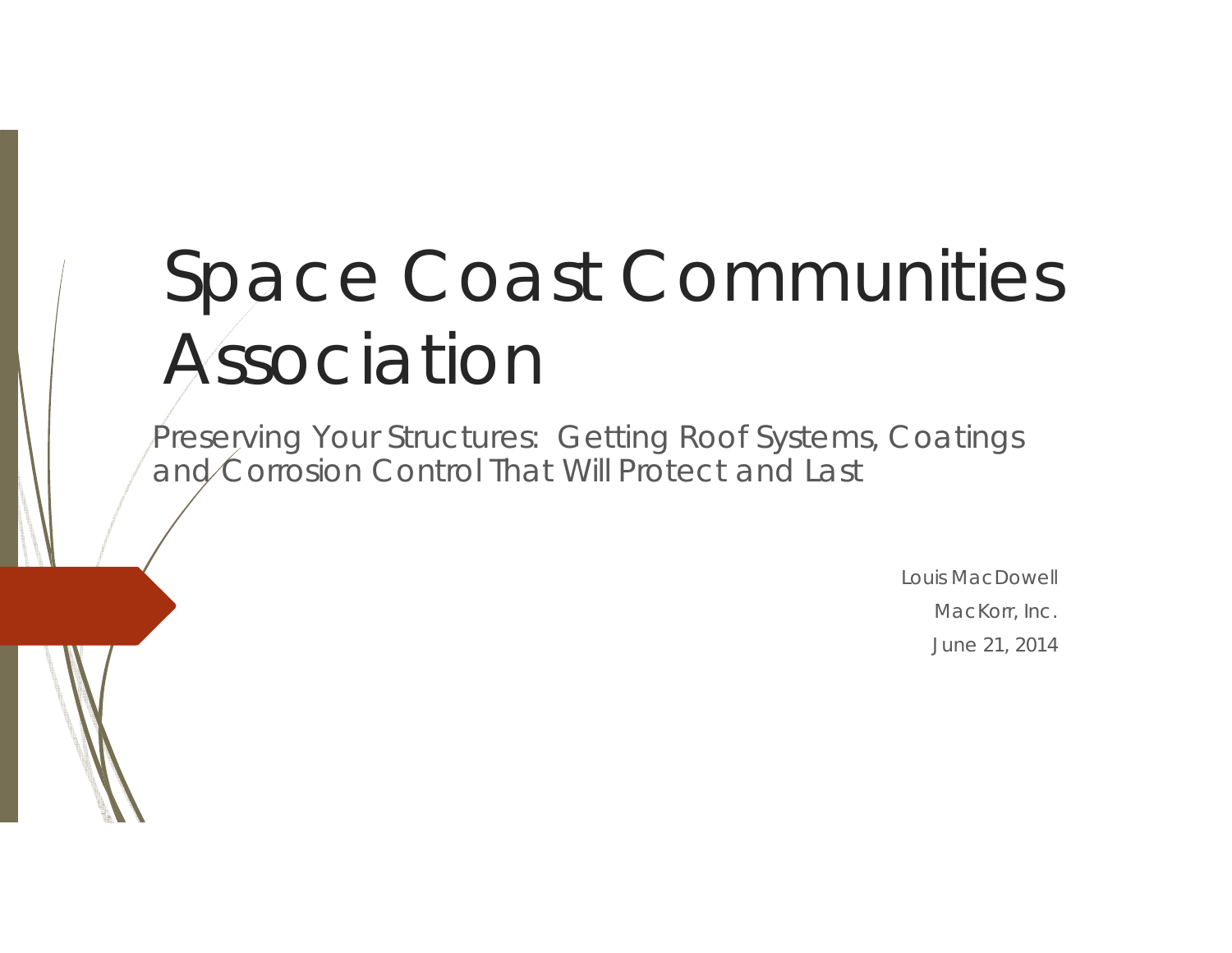## Coatings And Corrosion Control

- The issue: The Brevard County environment is extremely harsh due to the combination of ocean salt, heat, humidity, and sunlight
- $\blacksquare$  Importance of Services
	- **Decorative Appearance**
	- Waterproofing of Building Envelope
	- Mildew/Mold Resistance of Exterior
	- Fade Resistance of Finish Coatings
	- $\blacksquare$ Preservation of Metallic and Non-metallic Surfaces
	- Structural Integrity of Substrate
	- Corrosion Prevention in Harsh Environment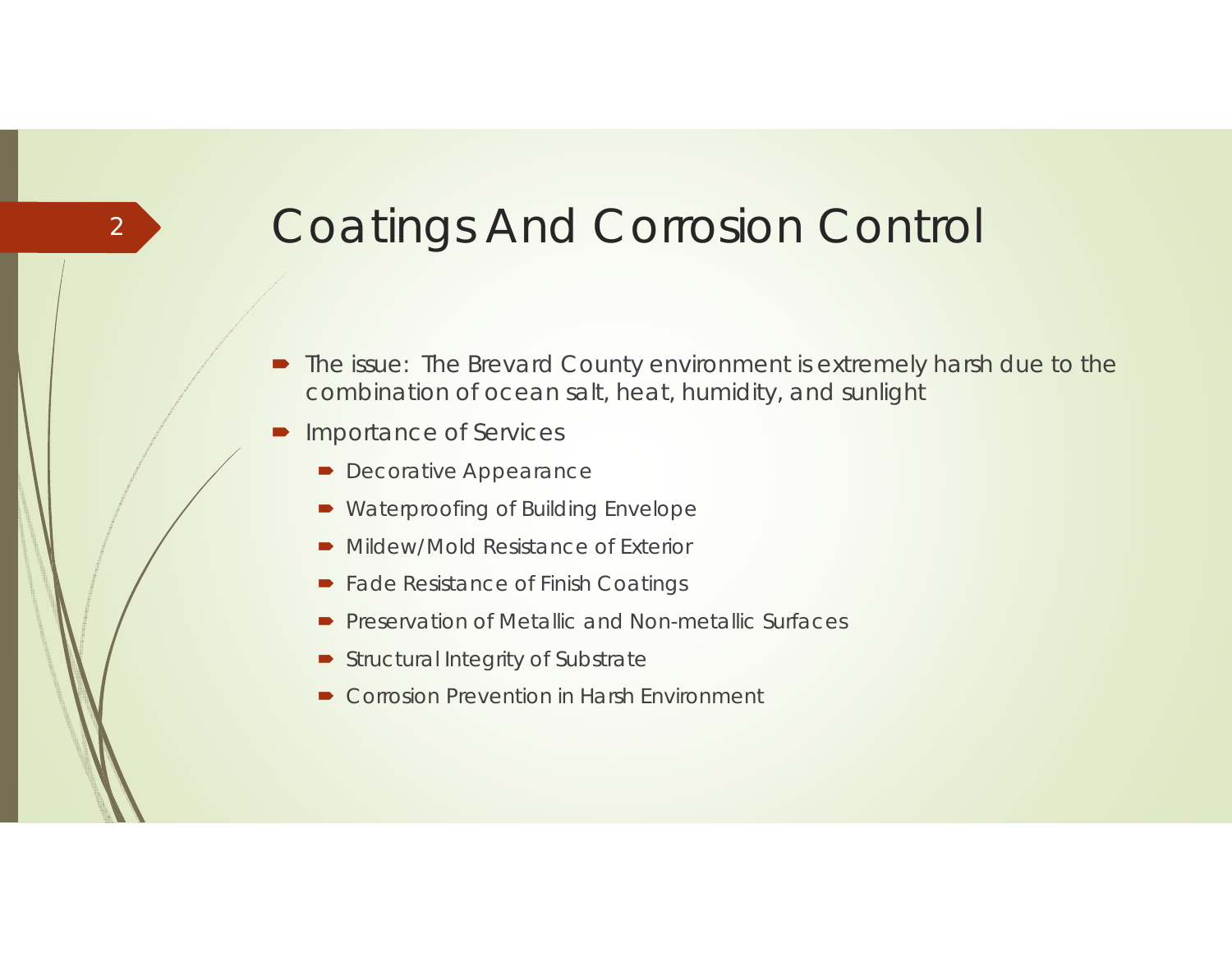#### Coatings and Corrosion Control



Source: J.D. Morrison, Report on the Relative Corrosivity of Atmospheres at Various Distances from the Seacoast, NASA-KSC Report MTB 099-74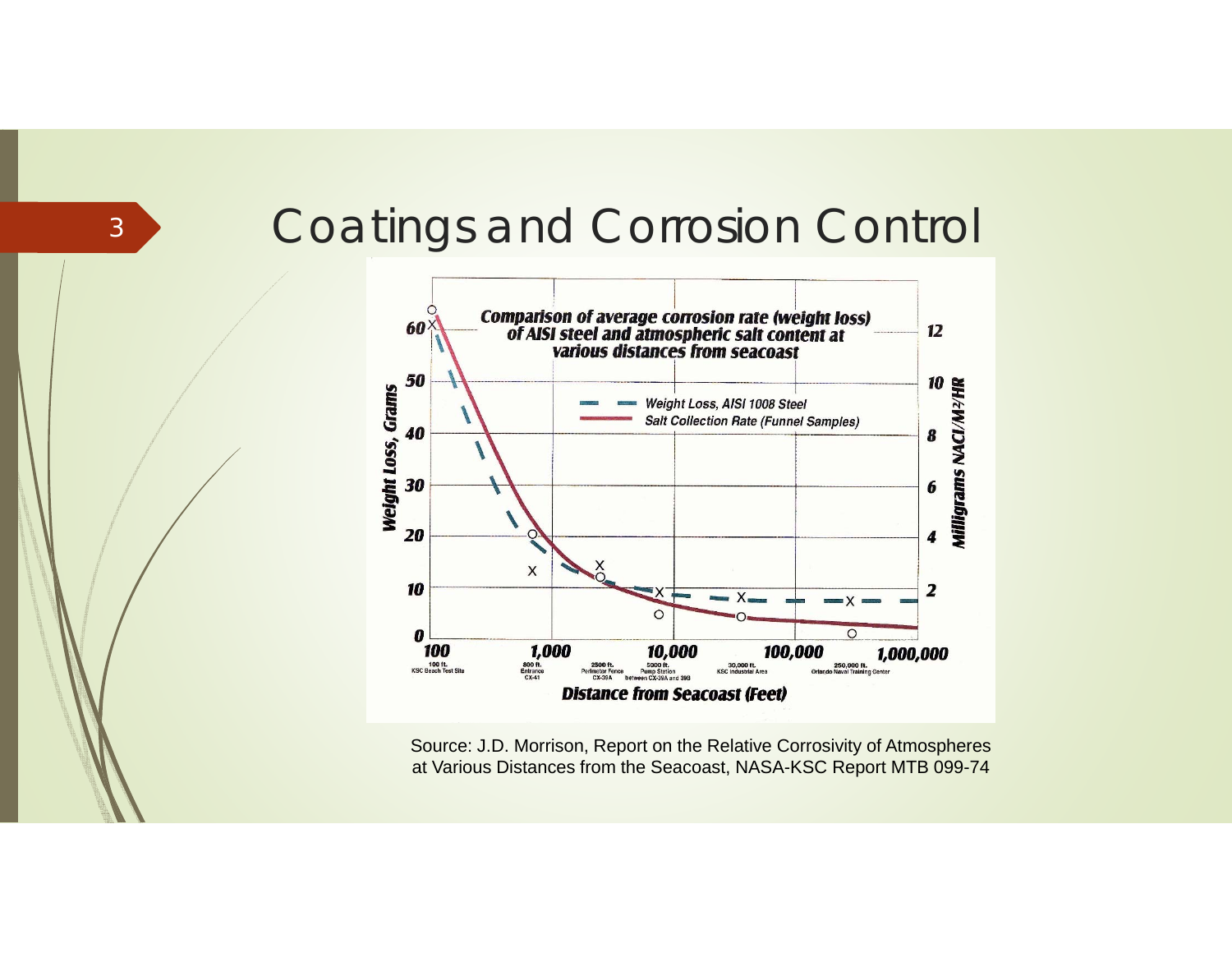$\blacksquare$ Importance

- Advocate for Owner
	- Works to get best job in Owner's interest
	- **Provides technical interface with industry in Owner's interest**
- Tailors Job to Actual Needs
	- Works with Owner to accurately define scope of work
	- Conducts technical assessment of individual structure condition
	- **•** Provides detailed technical specifications based on defined scope
	- Selects products/services needed to produce project success
	- Assists in Contractor selection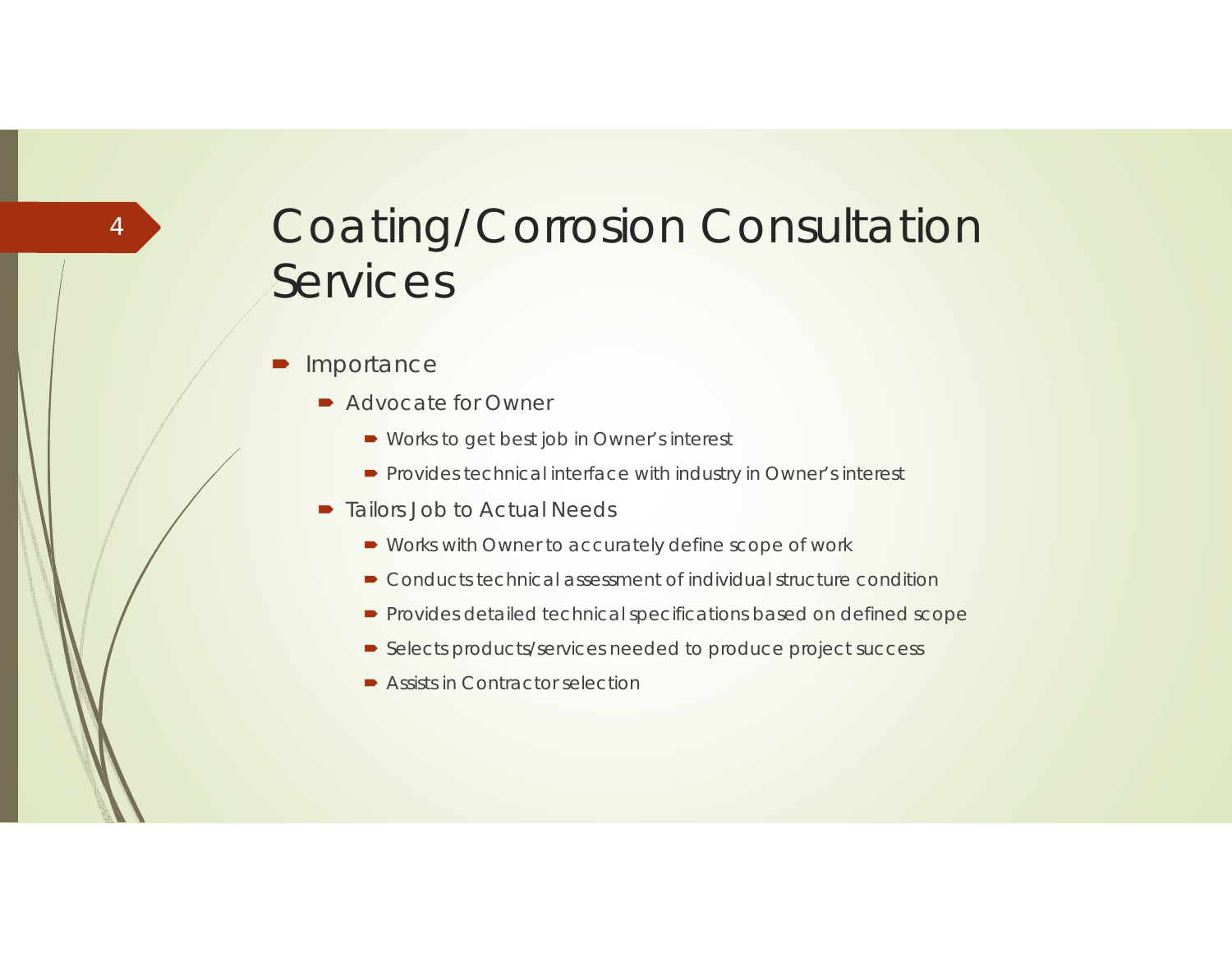- $\blacksquare$  Services Provided
	- Protective coatings consulting
		- Coating engineering and failure analysis
		- Material selection
		- **■** Technical specifications
	- **Corrosion control and engineering** 
		- **Metallic and non-metallic protection**
		- **►** Corrosion analysis and remedy
		- **•** Repairs and refurbishment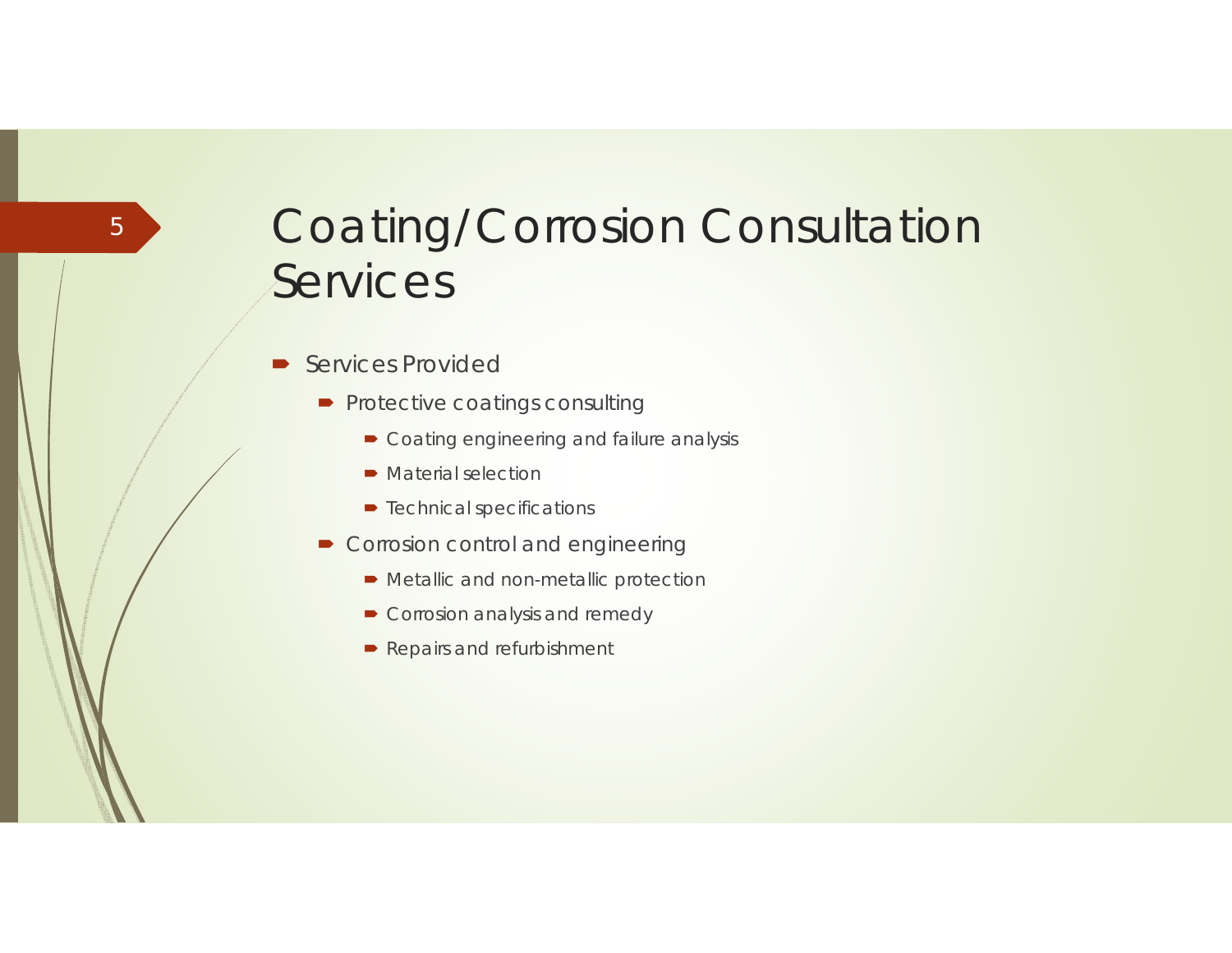- $\blacksquare$  Services Provided
	- Attend preliminary meetings
		- **Discuss objectives**
		- Understand expectations
		- Gather historical information
	- **Perform inspections of structures** 
		- Conduct walk down inspections
		- Identify specific problem areas
		- Sample failed areas for further analysis
		- $\blacktriangleright$  Produce condition survey inspections with documentation
		- **•** Provide comprehensive report of structure condition
		- Provide NACE Certified coating inspection during work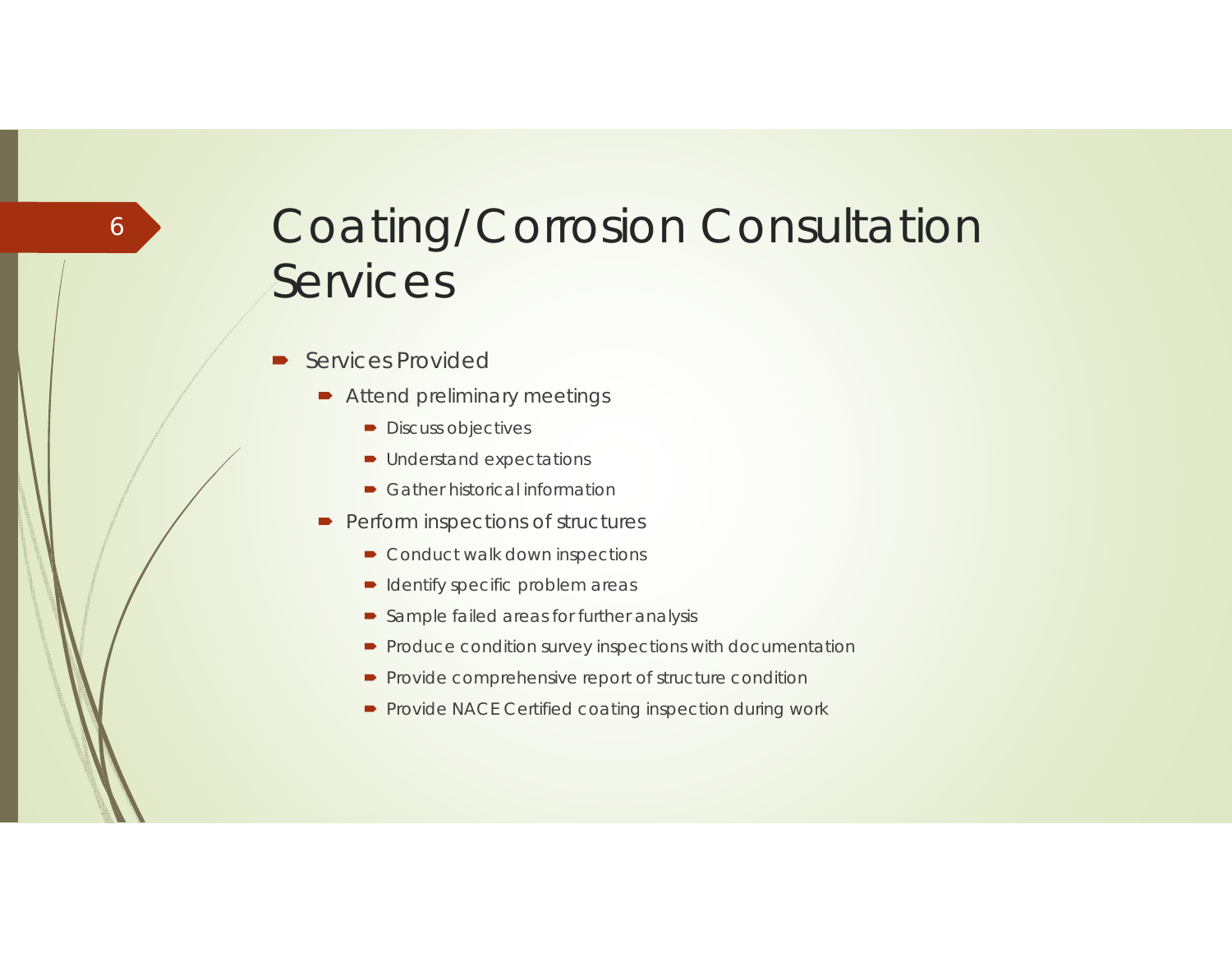D Services Provided

- **Design services** 
	- **Individualized technical specification for project** 
		- Defined scope and intent
		- Surface preparation required
		- Specific materials and methods to be used on project
		- Application methods allowed
		- Coating and work schedules
		- **Safety and coating inspection requirements**
	- **Assist with Contractor selection and questions**
	- Attend meetings
		- Pre-bid, pre-construction, etc.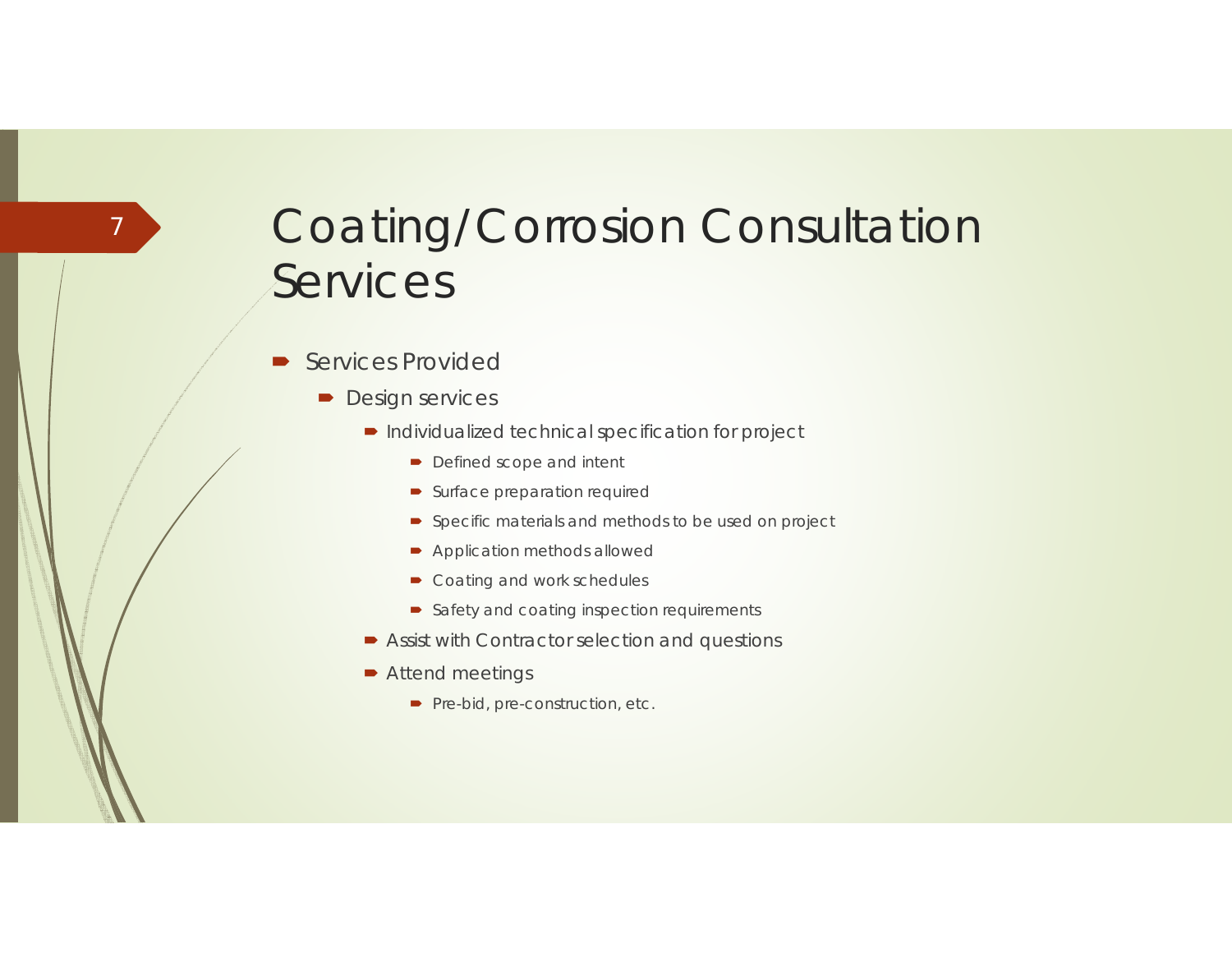- $\blacksquare$  Importance of Using Proper Materials/Methods
	- **Extended time between repainting** 
		- Superior weather/water proofing to prevent water migration
		- Mildew/mold resistance
		- **►** Color stability in Florida sun
		- Warranty extension from manufacturer possible (up to 10 years)
	- Corrosion protection in aggressive environment
		- Material selection to provide extended corrosion protection
		- Surface preparation to extend coating life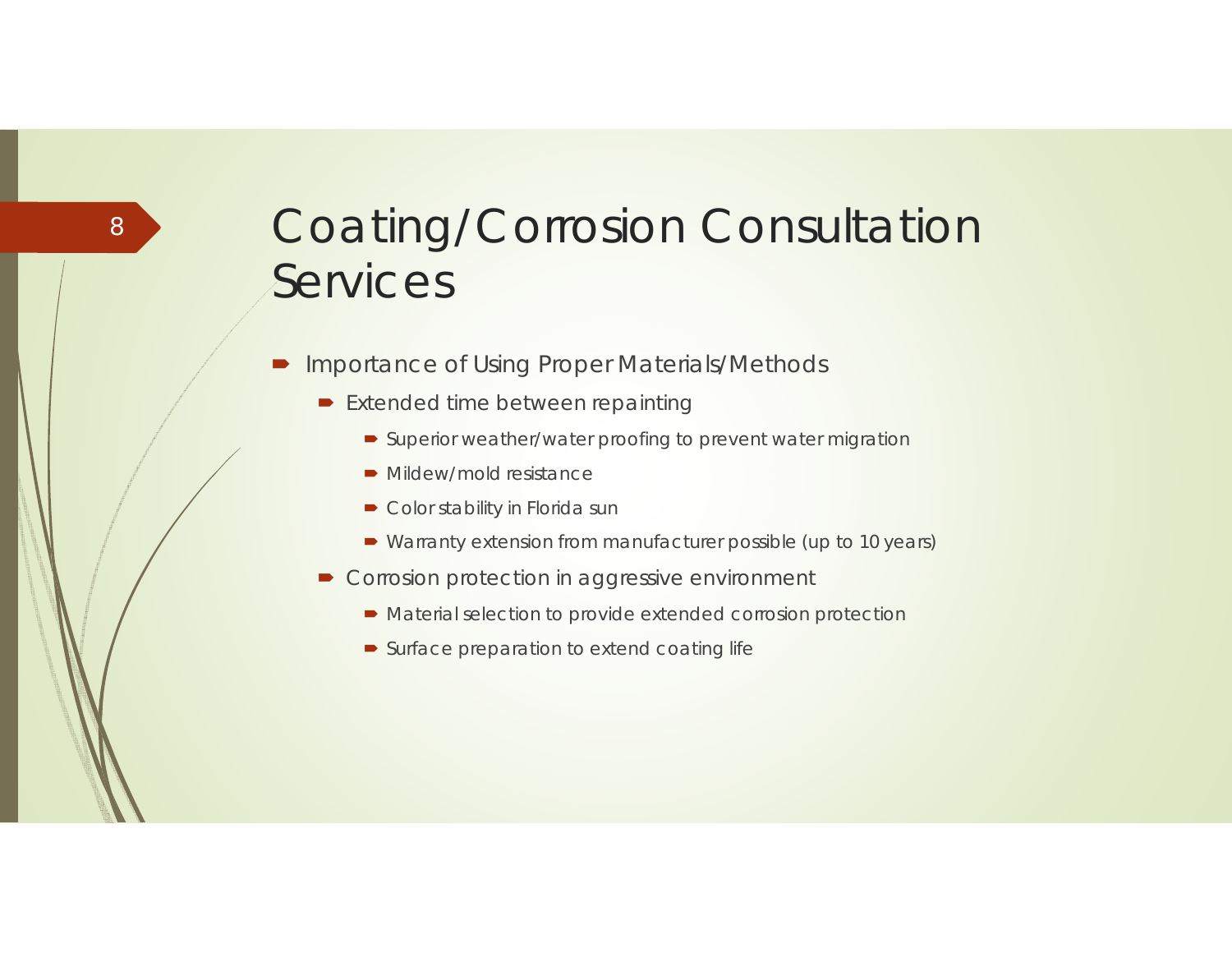- **•** Specific Problem Areas
	- **•** Fading/Discolorations
		- Paint unable to withstand Florida UV



- Mildew/Mold
	- Paint mildewcide unable to withstand Florida humidity

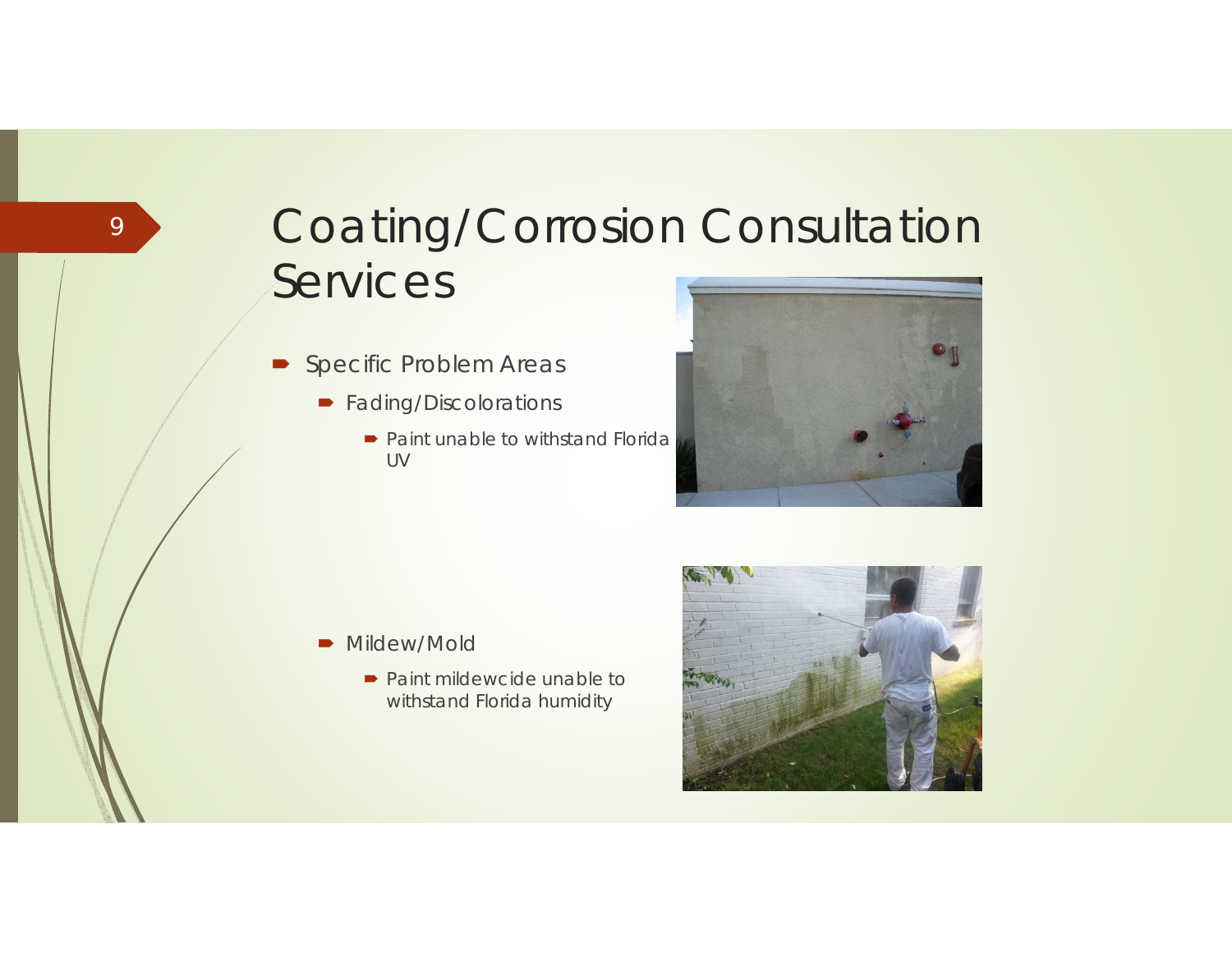- **•** Specific Problem Areas
	- **Peeling Paint**

10

• Improper surface preparation



- **Blistering Paint** 
	- **Improper surface preparation**

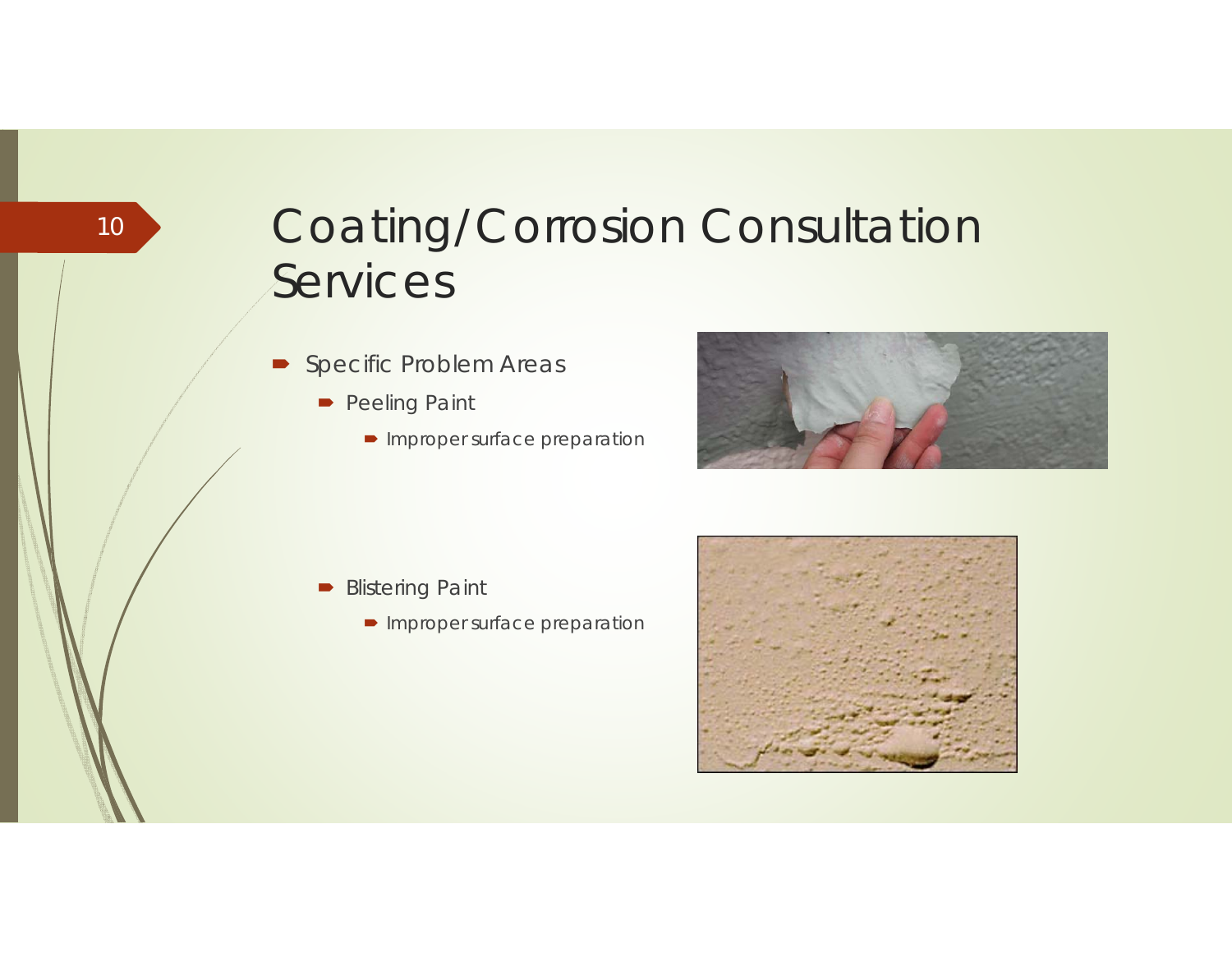- **•** Specific Problem Areas
	- Waterproofing
	- Water intrusion



 $\blacktriangleright$  Efflouresence

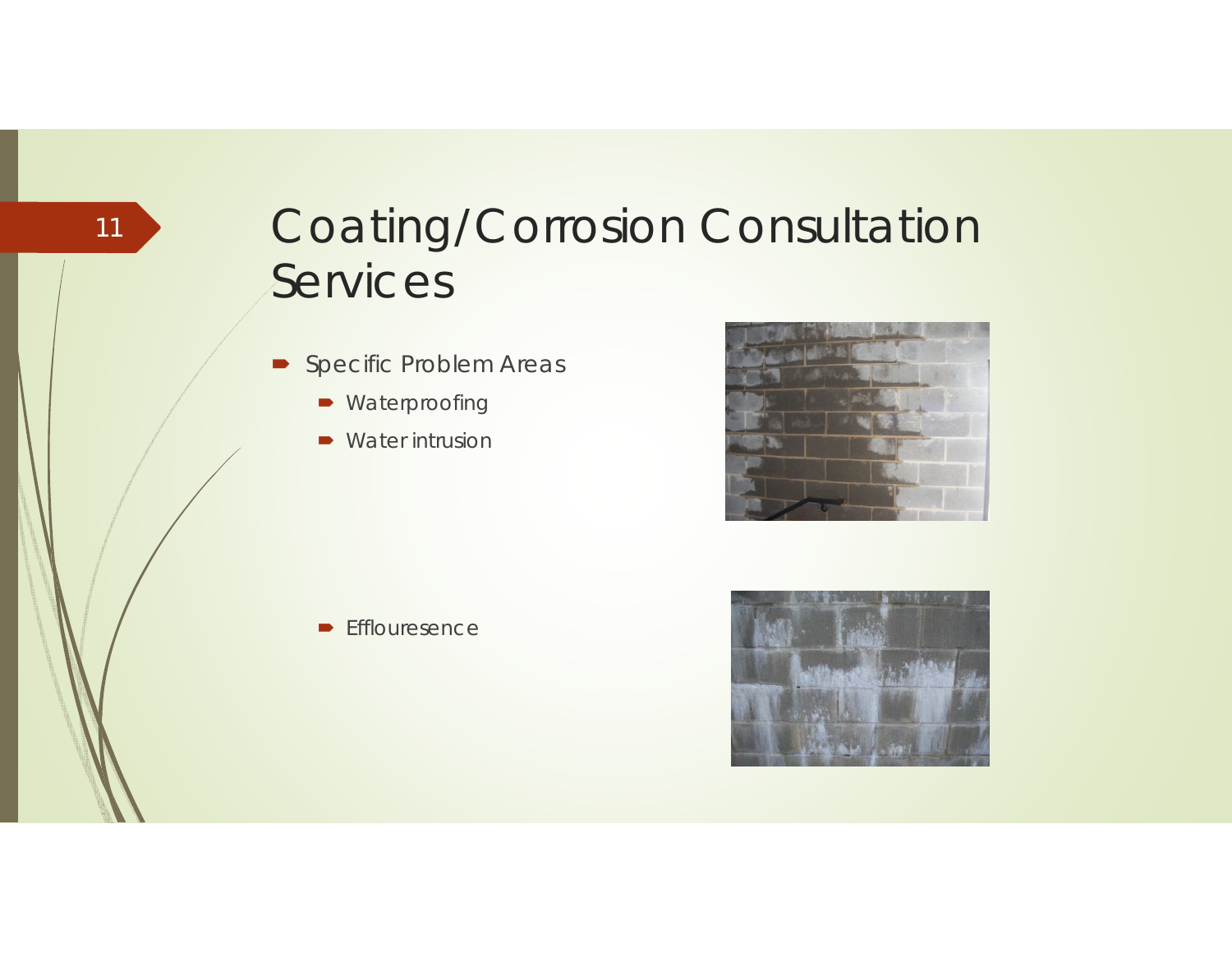- **•** Specific Problem Areas
	- Garage Door Corrosion
		- Coating unable to withstand Florida coastal environment



- Aluminum Handrail Corrosion
	- Improper design led to aluminum rail post deterioration